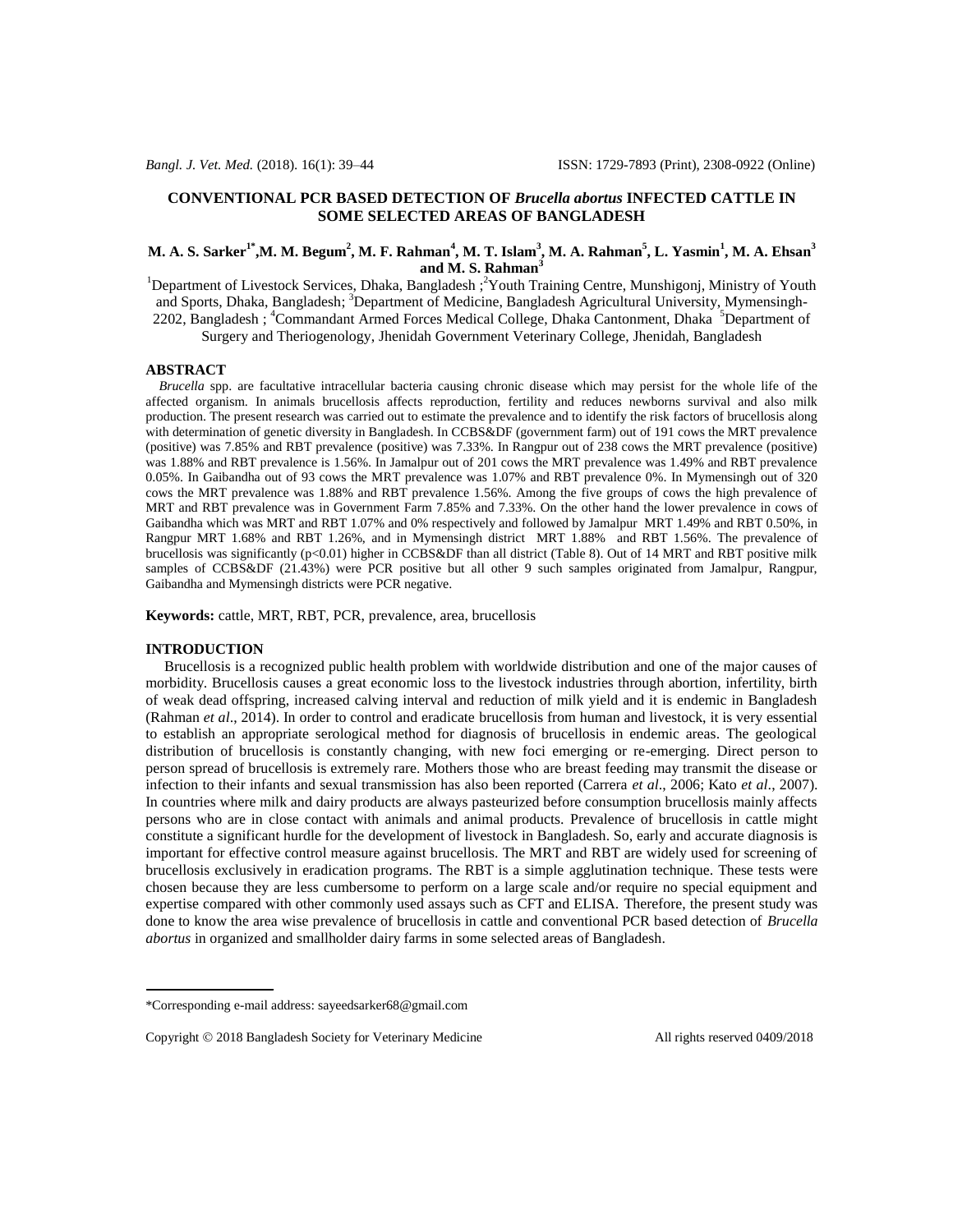*Sarker and Others*

### **MATERIALS AND METHODS**

 The molecular tests were performed like conventional PCR at Department of Microbiology and Hygiene, Bangladesh Agricultural University, Mymensingh.DNA extracted from milk samples by using Wizard Genomic DNA Purification Kit (Promega, USA) according to manufacturer's instruction and then PCR was performed. Briefly, at first, the required number of PCR tubes were labeled and kept on ice. Then 23 µl of reaction mixture was dispensed into each of the PCR tubes and 2 µl of DNA template from each sample was added to that respective tube and mixed well with the help of the micropipette. The tubes were placed in a twenty-four wells thermo cycler (Eppendorf, Germany). Then the temperature of the thermo cycler was set according to the thermal profile mentioned below. After completion of PCR, PCR products were separated by electrophoresis in a (1X TAE) 1% agarose gel stained by ethidium bromide. The band was then visualized with a medium wavelength UV light. Primer sequence of *alkB* genes, reaction and PCR assay conditions were given in Tables 2, 3, 4.

| Composition                                                | Amount (ul) |  |
|------------------------------------------------------------|-------------|--|
| Master mixture 2x (Promega, USA)                           | 12.5        |  |
| Genomic DNA(Template)                                      | 2.0         |  |
| Primer (F)                                                 | 1.0         |  |
| Primer $(R)$                                               | 1.0         |  |
| Nuclease free water                                        | 8.5         |  |
| Total                                                      | 25.0        |  |
| *Note: prepared reaction mixer on $4^{\circ}$ C PCR cooler |             |  |

Table 2. Polymerase Chain Reaction conditions for alkB genes.

| Cycling parameters   | Temperature            | Duration   |
|----------------------|------------------------|------------|
| Initial denaturation | $95^{\circ}$ c         | 10 minutes |
| Denaturation         | 94 ° c                 | 15 seconds |
| Annealing            | $54^{\circ}$ c         | 1 minute   |
| Extension            | $72^{\circ}c$          | 1 minute   |
| Final extension      | $72$ ° c and 40 cycles | 10 minutes |

Table 3. Sequence of primers for alkB genes.

| Primers(F) | 5'-GCGGCTTTTCTACACGGTATTC-3' | Terziet al(2010) |
|------------|------------------------------|------------------|
| Primers(R) | 5'-CATGCGCTATGATCTGGTTACG-3' |                  |

 In this study required clinical, epidemiological, environmental and reproductive information recorded. During the study period a questionnaire based data on age sex, geographical area, status of pregnancy, disease history, hygroma, reproductive disorder such as abnormal abdominal uterine discharge, abortion, retention of placenta, and reproductive diseases were recorded. The RBT was used as a screening test to identify the infected animal and human with *Brucella abortus* strain1119-3 (Dae Sung Microbiological lab, South Korea). iELISA (Svanova Biotech AB, Uppsala Sweden) RBT and SAT were performed according to the procedure described by OIE (2009). The RBT positive sera were re-tested with SAT CFT, ELISA and qRT-PCR. For the qRT-PCR, DNA was isolated from 200 µL of seropositive serum using the high pure PCR template Preparation Kit (Roche Diagnostic, Mannheim, Germany) according to manufacturer's instructions. *Brucella IS711* targeting genus specific qRT-PCR was done according to the established and routine protocol (Tomaso *et al.*, 2010) on a light cycler 2.0 instrument (Roche, Mannheim, Germany). Cycler threshold values (CT)  $\leq 40$  were interpreted as positive. Positive samples were then typed with the *Brucella IS711* species specific qRT-PCRs for *Brucella abortus* and *Brucella melitensis* according to Probert *et al*. (2004). CT values were calculated by the instrument's software MxPro3000P v 4.01. CT values  $\leq 42$  were interpreted as positive. iELISA and CFT were performed according to protocol provided by the iELISA and CFT kits manufacturer company.

Data analysis: The Chi-square test  $(\chi^2)$  was performed to find out the relationship between the prevalence of brucellosis and demographic variables of cows. The questionnaire based data was processed by Microsoft Excel and MSTATC, the results were statistically analyzed for interpretation by using Chi-square tests. Significance was determined at 1 to 5% level where applicable.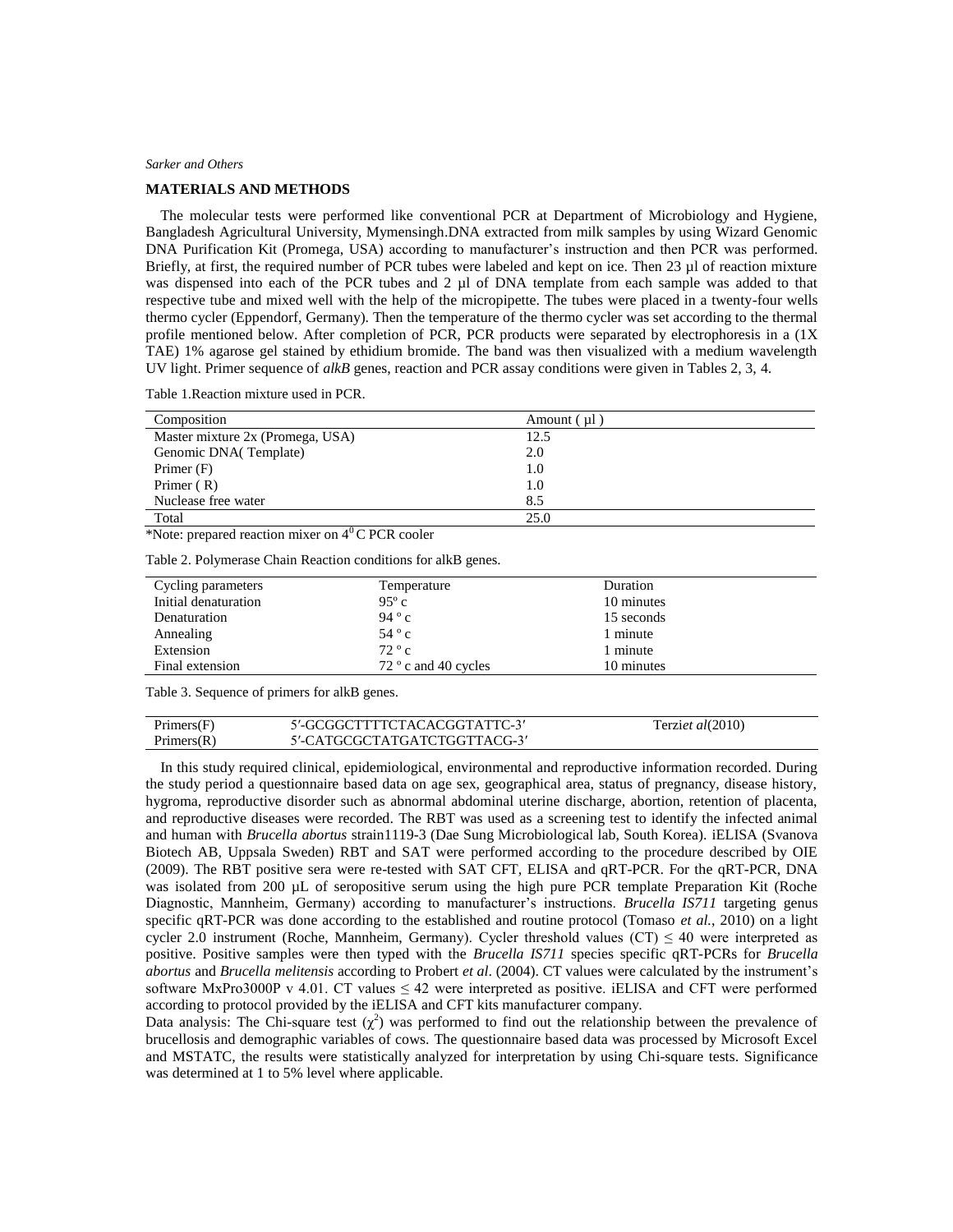## *Conventional PCR based detection of Brucella abortus infected cattle*

# **RESULTS**

 In CCBS&DF (government farm) out of 191 cows the MRT prevalence (positive) was 7.85% and RBT prevalence (positive) was 7.33%. In Rangpur out of 238 cows the MRT prevalence (positive) was 1.88% and RBT prevalence is 1.56%. In Jamalpur out of 201 cows the MRT prevalence was 1.49% and RBT prevalence 0.05%. In Gaibandha out of 93 cows the MRT prevalence was 1.07% and RBT prevalence 0%. In Mymensingh out of 320 cows the MRT prevalence was 1.88% and RBT prevalence 1.56%. Among the five groups of cows the high prevalence of MRT and RBT prevalence was in Government Farm 7.85% and 7.33%. On the other hand the lower prevalence in cows of Gaibandha which was MRT and RBT 1.07% and 0% respectively and followed by Jamalpur MRT 1.49% and RBT 0.50%, in Rangpur MRT 1.68% and RBT 1.26% , and in Mymensingh district MRT 1.88% and RBT 1.56%.

| Area                                                           | No. of cows<br>tested | <b>MRT</b><br>positive | Prevalence<br>on MRT % | <b>RBT</b><br>positive | Prevalence on<br>RBT% | Level<br>significance | of |
|----------------------------------------------------------------|-----------------------|------------------------|------------------------|------------------------|-----------------------|-----------------------|----|
| CCBS&DF                                                        | 191                   | 15                     | 7.85                   | 14                     | 7.33                  |                       |    |
| Mymensingh                                                     | 320                   | 6                      | 1.88                   |                        | 1.56                  |                       |    |
| Rangpur                                                        | 238                   | 4                      | 1.68                   |                        | 1.26                  | **                    |    |
| Jamalpur                                                       | 201                   |                        | 1.49                   |                        | 0.50                  |                       |    |
| Gaibandha                                                      | 93                    |                        | 1.07                   |                        |                       |                       |    |
| Total                                                          | 1043                  | 28                     | 2.68                   | 23                     | 2.21                  |                       |    |
| ** Significant at $p \le 0.01$                                 |                       |                        |                        |                        |                       |                       |    |
| Table 5. Comparative analysis between MRT, RBT and PCR results |                       |                        |                        |                        |                       |                       |    |

Table 4.Area-wise prevalence of brucellosis in cattle based on MRT and RBT.

MRT and RBT positive Tested PCR positive Prevalence (%) CCBDF  $14$  3 21.43 Jamalpur and Rangpur districts  $4 \qquad 0 \qquad 0$ Gaibandha and Mymensingh districts 5 0 0

The prevalence of brucellosis was significantly  $(p<0.01)$  higher in CCBS&DF than all district (Table 8). Out of 14 MRT and RBT positive milk samples of CCBS&DF (21.43%) were PCR positive but all other 9 such samples originated from Jamalpur, Rangpur, Gaibandha and Mymensingh districts were PCR negative (Table 5).

## **DISCUSSION**

 Brucellosis is an important zoonosis and serological surveillance is essential for its control (Erdenebaatar *et al*., 2004).The importance of brucellosis was primarily due to public health significance and economic loss. Bangladesh has been reported as an endemic area for brucellosis due to a considerable number of human and animal populations are exposed to infection every year (Nahar and Ahmed, 2009; Ahasan *et al*., 2010; Rahman *et al*., 2011). RBT is used as a screening test of *Brucella* infection (MacMillan, 1990) and it is reported to be more sensitive than the CFT in case of culture positive animal (Blasco *et al*., 1994). The overall prevalence of brucellosis based on MRT and RBT was recorded as 2.68% and 2.21% respectively. The MRT is generally used for screening; other test are required for confirmatory diagnosis (Sarker *et al*., 2014 a, b).This is an agreement with Morgan(1967) who stated that the test should be used in conjunction with the established tests and not instead of them .The higher proportion of positives by MRT might result from false positives which could be due to many causes including mastitis, colostrums, collection at the end of lactation period or a hormonal disorder (Bercovich and Moerman, 1979).Carefully samples were collected from dairy cows excluding mastitis infected and recently delivered cows to avoid false positive reactions. It has been shown that different serological tests used for the diagnosis of brucellosis vary considerably in their ability to detect antibodies of a particular immunoglobulin class. Infected animals may or may not produce all antibody isotypes in detectable quantities (FAO, 2004). Vaccination against brucellosis is not carried out in Bangladesh, so that our result may reflect natural infection. In general the MRT have been shown in other studies to have high sensitivity but lower specificity. The MRT is not normally used on individual animals because of false positives (less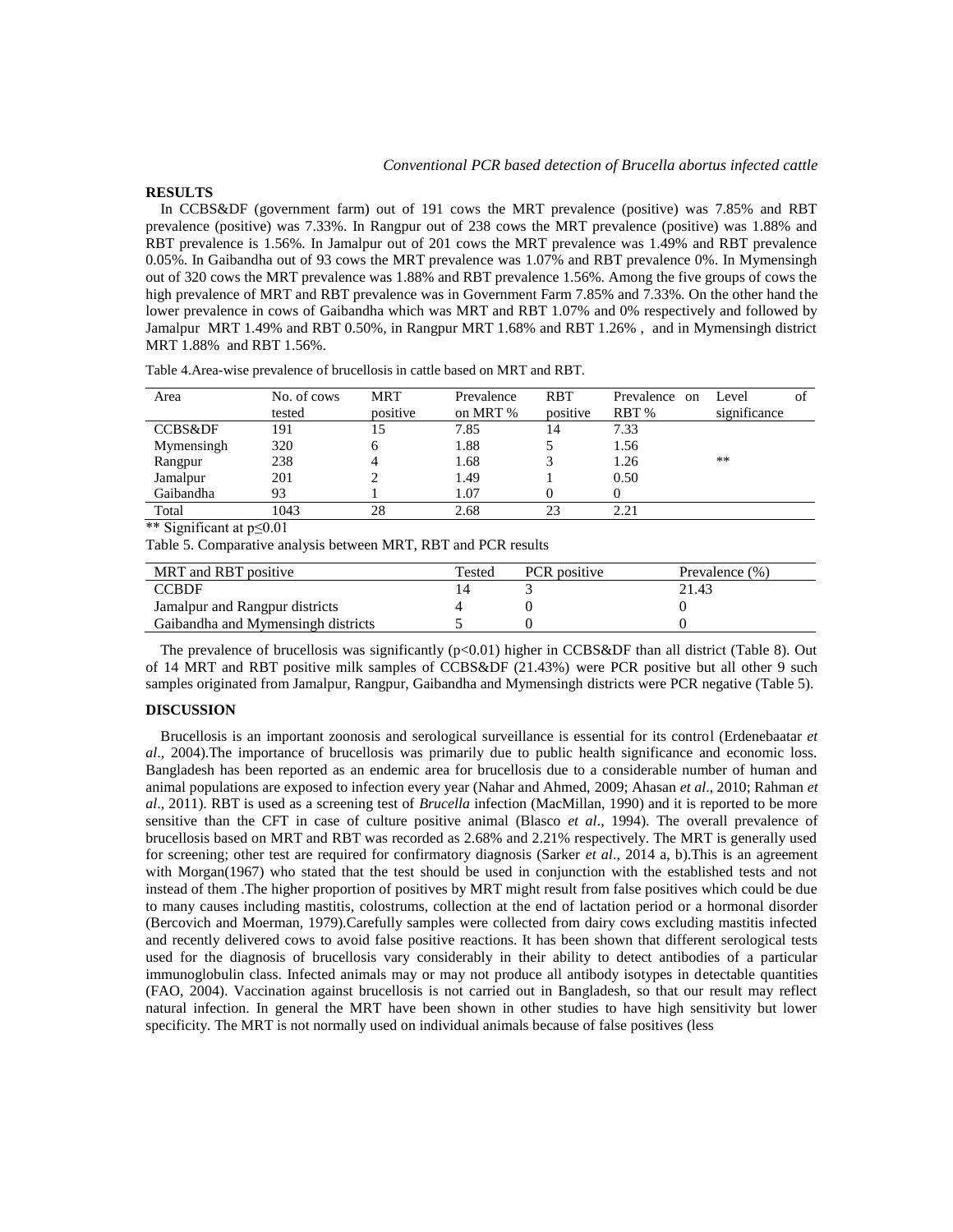*Sarker and Others*



Figure 31. PCR for detection *B.abortus* from MRT positive milk samples. M- DNA marker (100bp ladder), L1 – 6 samples, LP –Positive control. PCR amplicon is analised in 2% agarose and visualized by

specificity). Based on outcome of the study, it is suggested that although MRT and RBT are generally useful for screening for brucellosis especially in developing countries where other tests are cumbersome to perform on a large scale and require special equipment and expertise these tests still have limitations where vaccination or medical records are not available. As a result of these limitations other confirmatory tests like ELISA, CFT, SAT shall be carried out in conjunction with MRT and RBT due to confirm the brucellosis status of cattle in Central Cattle Breeding Station and Dairy Farm, Savar, Dhaka and different Upazilas of Mymensingh, Gaibandha, Rangpur and Jamalpur district. The ELISA is an available assay for use on milk and serum and is very useful where large number of samples require testing. Milk ELISA is used on pooled samples which is more cost effective than testing individual animals. Although these tests may be very expensive they are needed to confirm the brucellosis status of cattle in our study area in order to safeguard there of general public and in particularly that of the people directly involved in the meat inspection, milk collectors and meat milk processing. The aged animals supposed to be more infected because of more contact with infectious agents and sometimes become more susceptible from malnutrition during pregnancy period. It appears that the prevalence of infection in animals more than 5 years of age compared to younger animals and higher prevalence of brucellosis among older cows might be related to maturity with the advancing age. Seropositivity to be considered due to natural infection occurred because vaccination in cows has never been practiced in Bangladesh. The prevalence and severity of disease may vary with the breed, geographic location, types of diagnostic tests, husbandry practice and environmental factors as well as the severity of the organisms. It is important that brucellosis is an important zoonosis and nearly every case of human brucellosis has an animal origin and therefore control is primarily a veterinary responsibility. The sero-prevalence of brucellosis in cows of organized farms and those belonging to domestic holdings of rural areas were studied. Higher occurrences of the diseases were observed in cows of organized farms. Therefore, the MRT should be used for the diagnosis of the brucellosis, especially in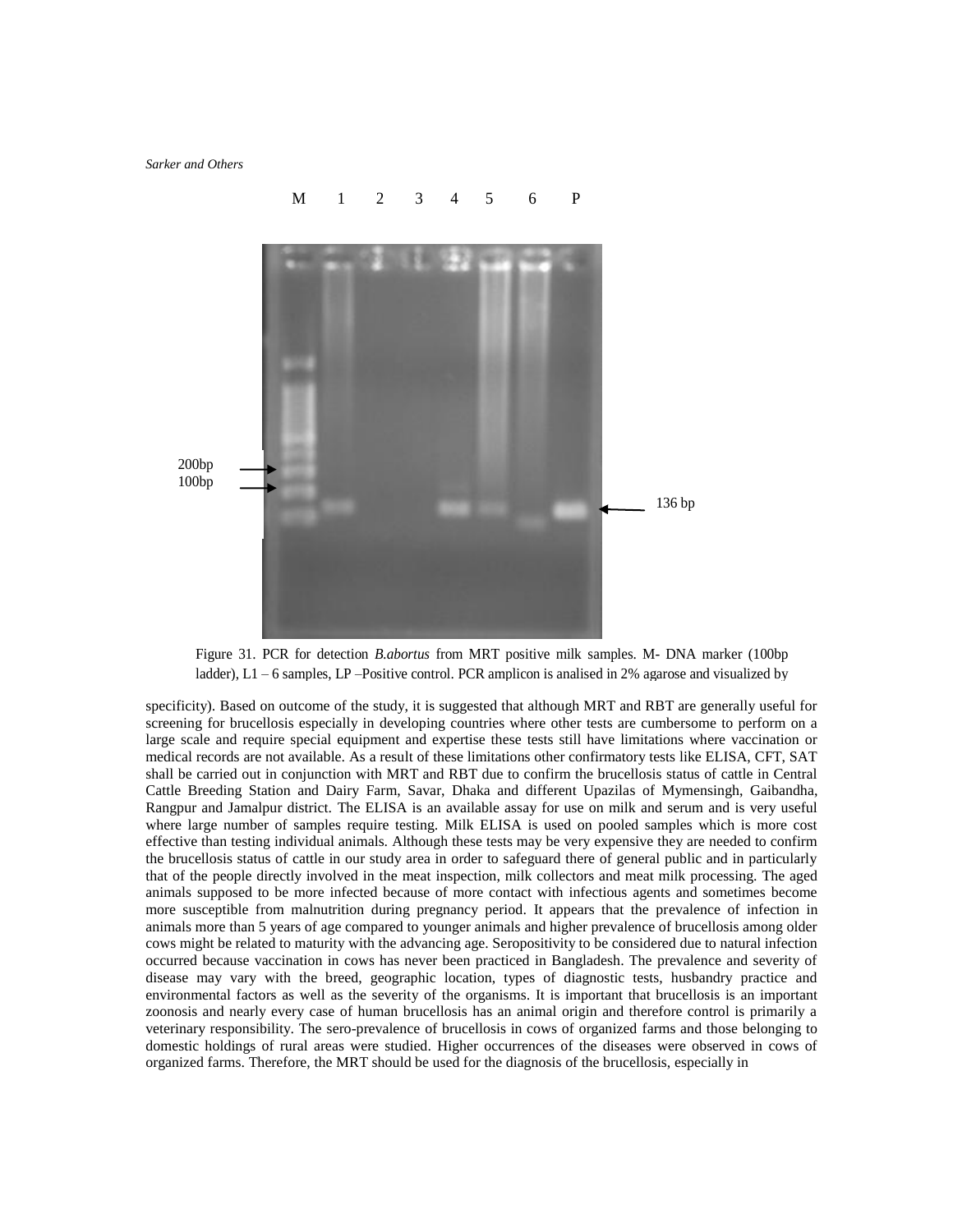## *Conventional PCR based detection of Brucella abortus infected cattle*

Bangladesh. So, if we can diagnosis the milk by MRT it is easy to control infection to human being as well as in animals. The Milk Ring Test is less expensive, it is very easy to do, do not need to any laboratory facilities and do not need expert also. Any person can easily do it in a dairy farm. RBT could sometimes give a false positive result because of S19 vaccination or of false positive serological reactions. Therefore positive reactions should be investigated using suitable confirmatory and/or complementary strategies. False negative reactions occur rarely, mostly due to prozoning and can sometimes be detected by diluting the serum samples or retesting after 4-6 weeks. Nevertheless RBT appears to be adequate as a screening test for detecting infected herds or to guarantee the absence of infection in brucellosis free herds.

 Brucellosis has been recognized as an important zoonotic disease as it hampers both animal production and human health. None of the diagnostic test available in Bangladesh are perfect, so screening results needed to be verified by confirmatory test. In this study, milk and serum samples were screened by MRT and RBT and conventional PCR was used as confirmatory test. The MRT is prescribed by OIE for screening of dairy milk samples. It is very easy to perform, cheap and gives a good reflection of serum antibody (Nielsen, 2002; OIE, 2009). The RBT is also used as the standard screening test followed by confirmatory testing as it is very simple, the consumables are cheap, there is a low equipment requirement and the assay is standardized (Nielsen and Ewalt, 2010). This study has screened individual cow's milk by both MRT and RBT in parallel to increase the sensitivity of detecting *Brucella* shedding cows. It was possible to test 18 samples by conventional PCR, which were positive in both tests. Only 21.43% of CCBS &DF samples were PCR positive and none of the nine samples originated from Rangpur, Gaibandha, Jamalpur and Mymensingh districts were positive in PCR. Even being positive in both screening tests, the samples originating from Rangpur, Gaibandha Jamalpur and Mymensingh district were negative in conventional PCR, which may be due to low seroprevalence (1.1-2.1%) of brucellosis in these areas (Rahman *et al*., 2011; Dey *et al*., 2013).Even if the sensitivity and specificity of a test is very high due to low prevalence, the positive predictive value of a test may be very low (Rahman, 2015). It is also possible that some milk samples may contain bacteria below the detection limit and failed to be found as positive. Moreover, it is not possible to detect *Brucella* DNA by PCR in majority of the MRT positive samples from cows in their chronic phase of the disease (Terzi *et al*., 2010). On the contrary, the true prevalence and acute infection of brucellosis in CCBSDF were reported to be 20.5% and 15.6% respectively (Rahman, 2015). This is very similar to this study finding. As a result more *Brucella* organisms will be shed in milk in this farm increasing the likelihood of detection in PCR. Obviously identification and culling of acutely infected animals from the population will help to reduce the transmission of the disease in animal populations and thereby it will curb down the zoonotic transmission to humans. From this study finding it can be said that there is more likely chance of shedding *Brucella* organism with the milk and that may increase of chance likely detection by PCR.

 PCR amplification targeting the genus and species-specific genes *alkB* was performed to confirm the presence of *Brucella* DNA in milk samples. Detection of an amplicon of 136 bp confirmed the presence of *Brucella abortus* DNA. Similar finding was reported by Terzi *et al*. (2010).

 Currently veterinary diagnostic laboratories utilize Milk Ring Test (MRT) for diagnosis of bovine milk samples, which indirectly identifies *Brucella* spp. in the host (Chimana *et al*., 2010).Just MRT positivity does indicate acute infection. To declare acute infection evidence of *Brucella* organism or detection of *Brucella* DNA in animal sample is essential (Bricker, 2002; Gupta *et al*., 2006; Hamdy and Amin, 2002). Acute infection of brucellosis in dairy cattle can be determined by MRT, RBT and conventional PCR techniques. This finding will help to cull dairy cattle acutely infected with brucellosis having serious public health hazard.

#### **ACKNOWLEDGEMENTS**

The first author is thankful to National Agricultural Technology Programme-1 (NATP-1), DLS, Dhaka for PhD scholarship and Professor Dr. Bahanur Rahman of Department of Microbiology and Hygiene, Bangladesh Agricultural University, Mymensingh for laboratory facilities and technical support.

# **REFERENCES**

- 1. Ahasan MS, Rahman MS and Song HJ (2010). A sero-surveillance of *Brucella* spp. antibodies and individual risk factors of infection in cattle of Bangladesh. *Korean Journal of Veterinary Service* 33:121-128.
- 2. Carrera A, Rodriguez LMJ,Sapina AM, Lopez LA and Sacristan AR (2006). Probable transmission of brucellosis by breast milk. *Journal of Tropical Pediatrics* 52:380-381.